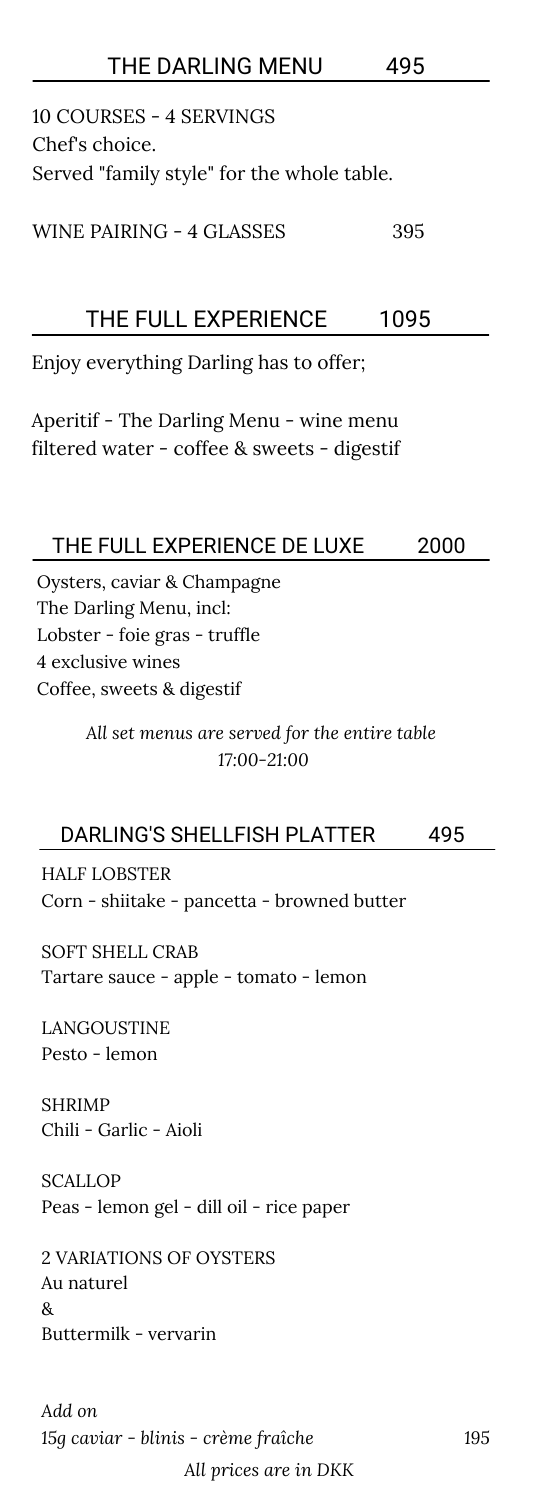## SNACKS

| ROYAL BAERII CAVIAR 15 G<br>Blinis - crème fraîche - shallot                 | 195 |
|------------------------------------------------------------------------------|-----|
| <b>ANCHOVIES</b><br>Aioli with squid ink - lemon - malt bread                | 95  |
| <b>BOQUERONES</b><br>Aioli with squid ink - lemon - malt bread               | 95  |
| <b>CALAMARI</b><br>Aioli with squid ink                                      | 85  |
| <b>FRIES</b><br>Vesterhavsost - truffle emulsion                             | 75  |
| <b>SMOKED DUCK BREAST</b><br>'Magret de canard'                              | 85  |
| <b>LOBSTER ROLL</b><br>Brioche - lobster rillette - pea sprouts - rice paper | 135 |
| <b>FOIE GRAS TERRINE</b><br>Rhubarb compote - brioche                        | 115 |

## OYSTERS

|                      | $4/8$ pcs |
|----------------------|-----------|
| Papillons            | 145/290   |
| Fine Poésie          | 145/290   |
| Roumegous Special    | 155/310   |
| Gillardeau Josephine | 185/370   |
| Oyster tasting       | 155/310   |

Grilled lemon - buttermilk - vervain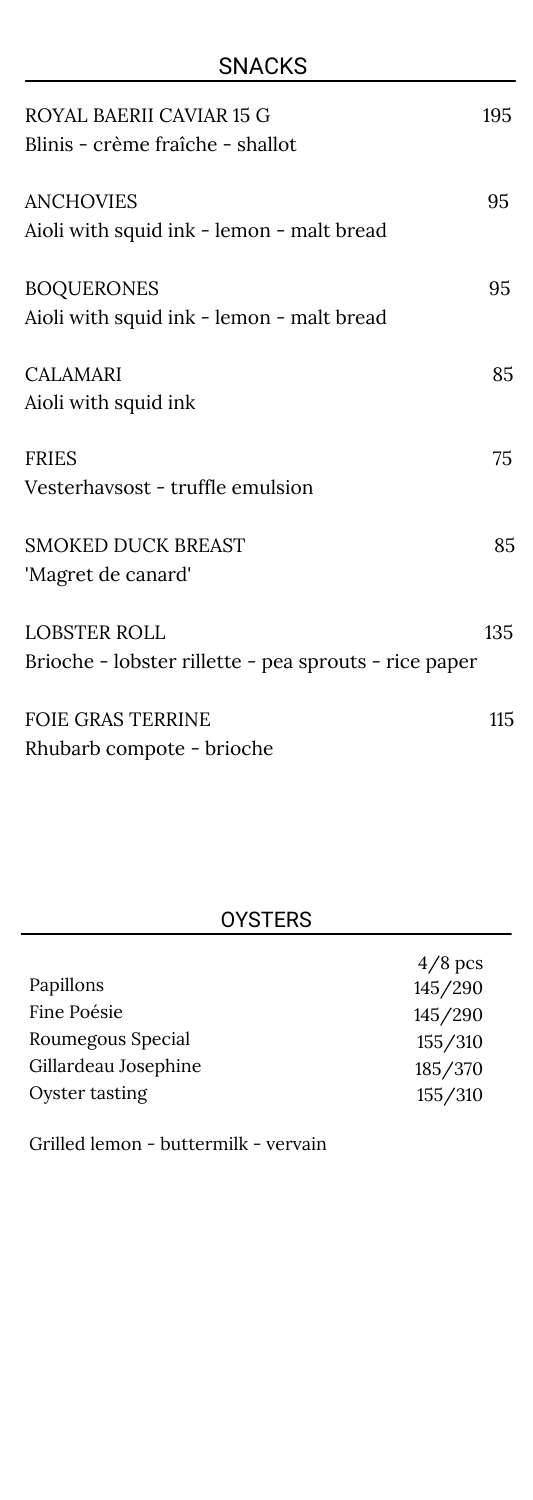| ASPARAGUS & SHRIMP<br>Poached egg - hollandaise - caviar<br>Serving without caviar 125                | 185 |
|-------------------------------------------------------------------------------------------------------|-----|
| <b>BEEF TATARE</b><br>Truffle - hazelnut - pepper - pearl onion - malt<br>Serving without truffle 135 | 185 |
| <b>SURF 'N' TURF</b><br>Lobster - red deer - beech mushroom - trout roe<br>hazelnut lobster emulsion  | 175 |

## MAIN COURSES

| LOBSTER - HALF / WHOLE<br>Corn - shiitake - pancetta - browned butter | 275/550 |
|-----------------------------------------------------------------------|---------|
| <b>GURNARD</b>                                                        | 235     |
| Peas - potato - mussel fumé - pea sprouts                             |         |
| <b>WAGYU STRIPLOIN A4+</b>                                            | 395     |
| Asparagus - potato - onion - foie gras sauce                          |         |
| WAGYU STRIPLOIN A4+ DE LUXE                                           | 795     |
| Asparagus - potato - onion - foie gras sauce                          |         |
| Foie gras - truffel - caviar - lobster tail                           |         |